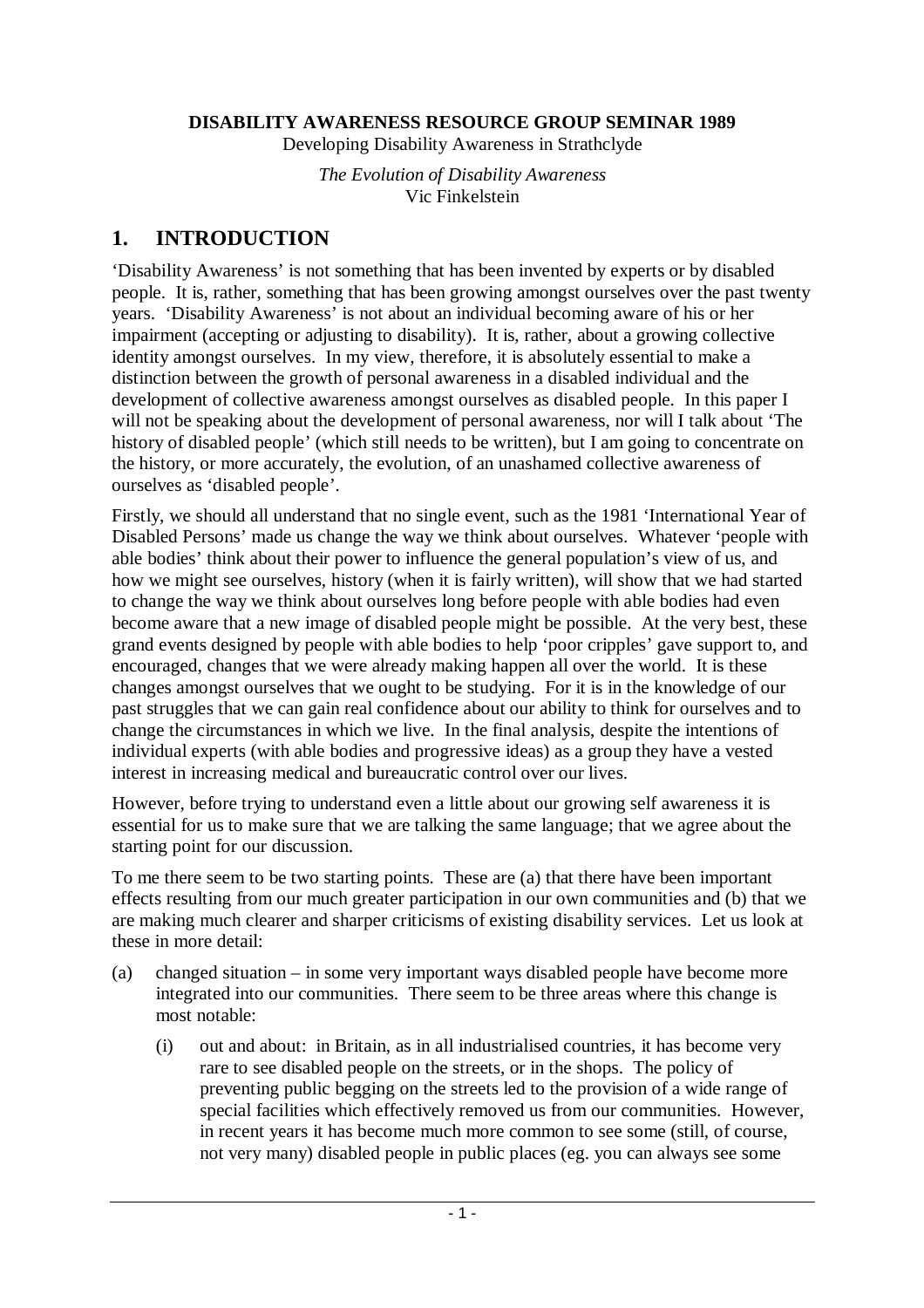disabled people shopping in the accessible shopping centre in the new city of Milton Keynes).

- (ii) public influence: some disabled people now also occupy influential positions in ordinary life (eg. the vice-chair of the 'Disabled Peoples International' has become a city councillor in Zimbabwe; in Sweden a former blind member of the 'Disabled Peoples International' World Council became a government minister; there are an increasing number of books written by disabled people which are being used as text books in training people who work in the field).
- (iii) public access: most non-disabled people have now become familiar with, what might be called, the 'non-threatening' aspects of disabled living, such as ramps, beeping pedestrian crossings over roads, etc. This has helped to reduce fear of the unknown and made integration much more acceptable.

Of course, overall, things have not changed a great deal for most disabled people. Only a tiny number, those better off, have benefited from the changes. Nevertheless, I think it is true to say that the changes are both real and historically significant.

- (b) service provision criticised there is deeper and sharper criticism of services for disabled people. This has taken place at several levels:
	- (i) inadequate: there are an increasing number of reports criticising different services for disabled people. Of course, in some areas, like 'rehabilitation', almost since its conception, there have been papers about difficulties in the delivery of rehabilitation services (eg. chronic problems in establishing effective 'teamwork' within rehabilitation). Not so long ago we saw criticism of the 'Artificial Limb and Appliance Centres' and the way that they provide their equipment: The 'Royal College of Physicians' has expressed strong concern about services for disabled people in the community (not that any, to my knowledge, organisation of disabled people has agreed with their conclusions). Even more recently we have had the 'Last on the List' report about NHS services and disabled people and 'The Living Options Lottery' to add to the criticisms.
	- (ii) inappropriate: there is also, I believe, growing awareness amongst disabled people of the need to question not only the inadequacy of service delivery to disabled people but also to question some of the basic premises behind these services. The most well known, with almost universal agreement, is about the inappropriateness of medical approaches to the social problems disabled people face. In Britain the building of 'Young Chronic Sick Units' under medical control was a classic example of a massive failure in planning resulting in facilities that are not wanted. There is also some evidence (and this is growing), however, of the gap between what service providers think about the value of the services that they provide and what disabled people feel about the services that they receive.
	- (iii) professional rigidity: it also seems clear that some professions were developed to fill service roles created by the medical approach to disability. Now that we are questioning the role of this medical approach we are fast approaching the time when we may have to face up to reality, and admit, that some professions are very much out of step with our new situation. For example, 'Occupational Therapy' has taken on the role of assessing disabled people for the provision of equipment and recommending house adaptations. It has done this after it had matured into a profession, based upon medical ideas about 'therapy', in the hospital or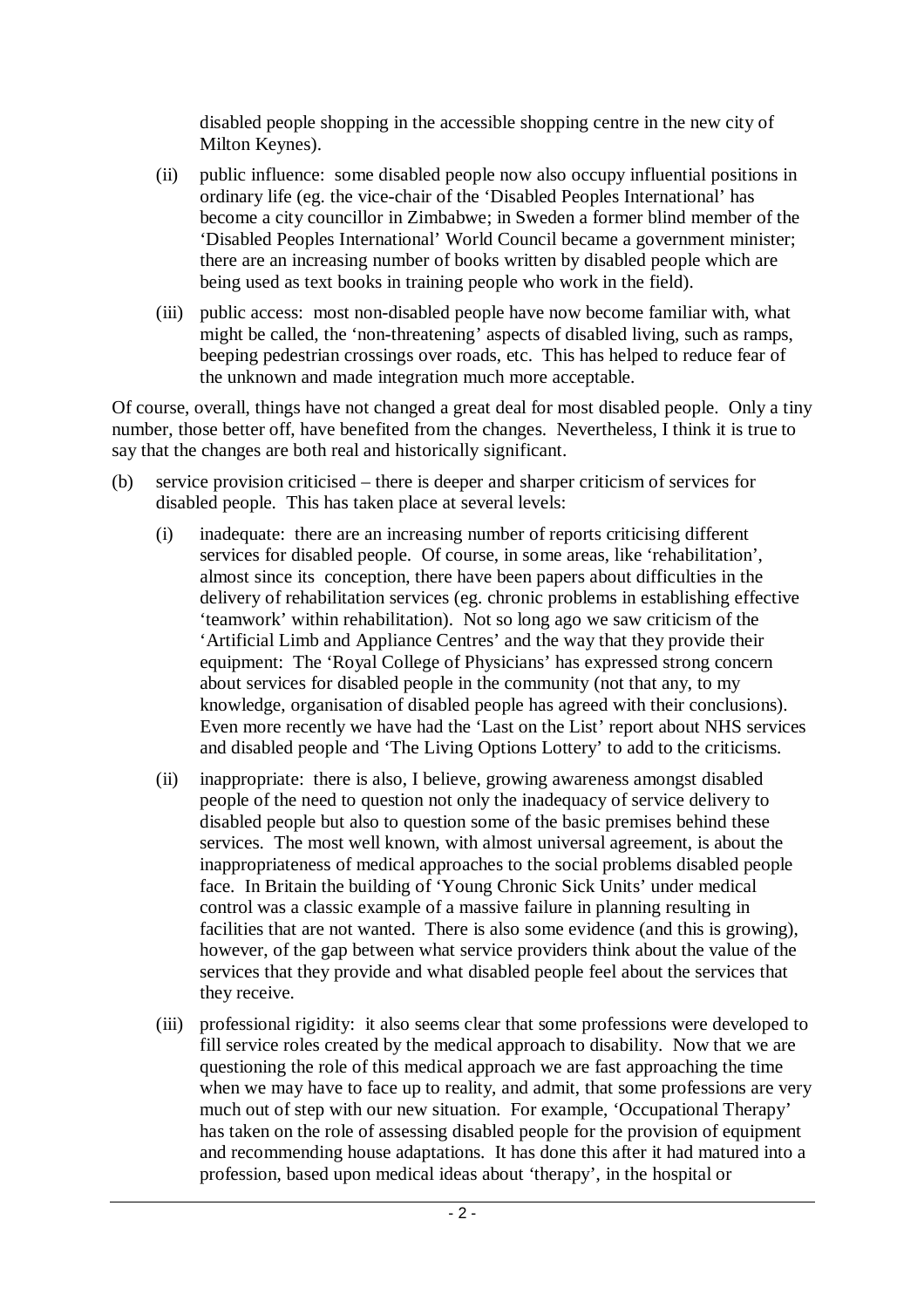rehabilitation setting. Now, however, we have to ask, is it right for a profession based upon medical or para-medical theories rather than the engineering and design disciplines, to control the provision of equipment to disabled people?

Although there is wide recognition that something is wrong with services, particularly community based services, for disabled people many people seem to think that this is simply because there are not enough resources available. Attempts to solve this crisis by requesting more staff and money to do more of the same thing that is already being criticised, cannot lead to improvements. As long as services are planned and developed on assumptions, on definitions, which are not quite right then the problems with these services will remain. What we have to do, therefore, is to go back and take a clearer and deeper look at our basic understanding of disability, our understanding of ourselves, and the appropriate forms of help that we need.

### **2. BASIC ASSUMPTIONS**

There seem to be two fundamental assumptions about which we can all agree in 'disability':

- (a) real problems disabled people do have real personal and social problems! These problems are neither the result of our denial of our so-called 'disabilities' (as so many professional workers have been taught) nor are they simply a question of changing the attitudes of people with able bodies (as many disabled people seem to believe).
- (b) assistance disabled people need practical help in overcoming these problems.

What is particularly important to emphasise is that our self-awareness of, and definition of (a), the real problems that we face, critically influences (b), decisions about what kind of help is needed. What criticisms of existing services suggest, in my view, is that the problems faced by disabled people have been wrongly defined and therefore the type of help provided has not sorted out the problem. Let us look at the issue of help a little more closely.

### **3. HELP**

Helping other people is not a simple act. It often involves interactions between people with long term psychological and social effects on all those involved. One thing is clear. Organised, or institutional, provision of help is not a simple act with an outcome that is only limited to the time in which the help is offered and accepted. A paralysed person, for example, taught to try and walk with callipers and crutches as a way of getting to an otherwise inaccessible toilet will develop a self-awareness that can be psychologically harmful. The person may well come to believe that using a wheelchair is an inferior means of moving around and that relying on this form of mobility makes them less human than others. With this in mind we must think about 'help' much more carefully:

- (a) type of help there are nearly always many different ways to solve the same problem, depending on how the problem is defined. For example, a person with a visual impairment may need to get information from written sources. One way could be to provide a person who will read the information to the disabled individual. Another approach might be to provide reading glasses. In both cases the objective can be achieved but there are obvious, and profound, implications in the specific types of help offered.
- (b) how help is provided the decision to provide the visually impaired person with money (say to pay for either the reader or the glasses in the previous example), or to provide the help directly (by having a list of readers or a bag full of glasses from which the provision can be made to the disabled person) will also be significant.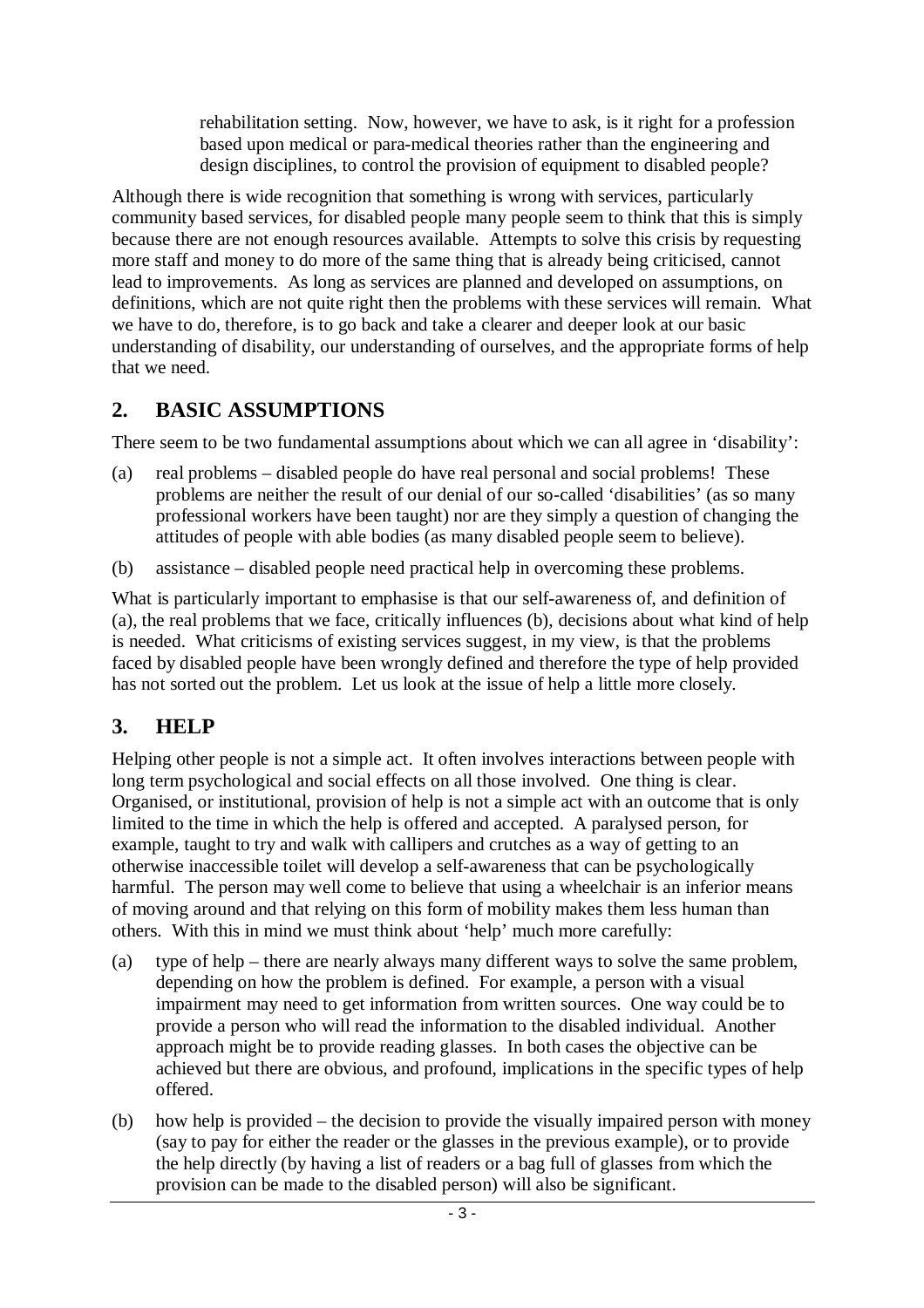Both (a), the type of help, and (b), how this is provided, will affect the relationship between helper and helped and how they understand each other. Far too little attention has been paid to this side of delivering services when they are being planned. 'Prevention', 'rehabilitation', 'equalisation of opportunities', are all different approaches to helping disabled people. They are clearly not the same. Not only is more thought needed about different forms of help but we need greater clarity about when one approach is more appropriate than another. It may seem, for example, obvious that the problems of disability can best be solved by concentrating on preventing disability. It is well worth asking, however, what social and psychological effects such attitudes may have on us and the public mind when campaigns on prevention are set up. Is prevention in fact a problem of disability, or a problem of able bodied society unable to accept disabled people? Racism, for example, could be solved by preventing the existence of different races, but is this a real alternative? The way help is planned, therefore, is extremely important in influencing public attitudes about disability.

(c) helping relationship – this is concerned with the way in which help is designed, planned, controlled, provided, maintained, received, rewarded and appreciated, etc. It is important to appreciate that simply shifting from one type of help to another will not necessarily deal with unhappiness about certain services (eg. in Britain wheelchairs are prescribed for disabled people by doctors who are often lacking in knowledge about good wheelchair design. But simply transferring this control to, say, occupational therapists or physiotherapists, will not make disabled people less dependent upon others for help).

#### *To summarise:*

I have tried to show some of the basic concerns we should keep in mind when looking at services for disabled people. These are:

- (a) change the situation of disabled people has passed a historical turning point and old attitudes, interpretations and definitions will no longer do
- (b) basic assumptions if we are to be serious about developing new approaches to getting the right kind of help for ourselves then we must agree between ourselves what we regard as basic assumptions. In other words we must develop a collective selfawareness.

# **4. CURE OR CARE**

Let us now look at the usual way help is offered in existing services for disabled people. Medical rehabilitation is perhaps a useful starting point because it is in rehabilitation that a particular form of help became very systematised. This has had a powerful influence on public attitudes and nearly all the services.

(a) cure – in the first instance the label 'disability' comes to mind when an individual with a bodily or mental impairment who is not functioning normally, from birth or later in life as a result of an accident or disease, comes to the attention of a helper (usually a medical worker). Disability, therefore, becomes conscious in the mind of the helper as a facet, or personal possession, of an individual. The objective of this primary helper (the doctor) is to cure the individual's problem and return him or her to normality. Successful treatment means a return to normality and elimination of the personal disability problem.

The aim of returning the individual to normality is the central foundation stone upon which the whole rehabilitation machine is constructed. If the disability cannot be cured normative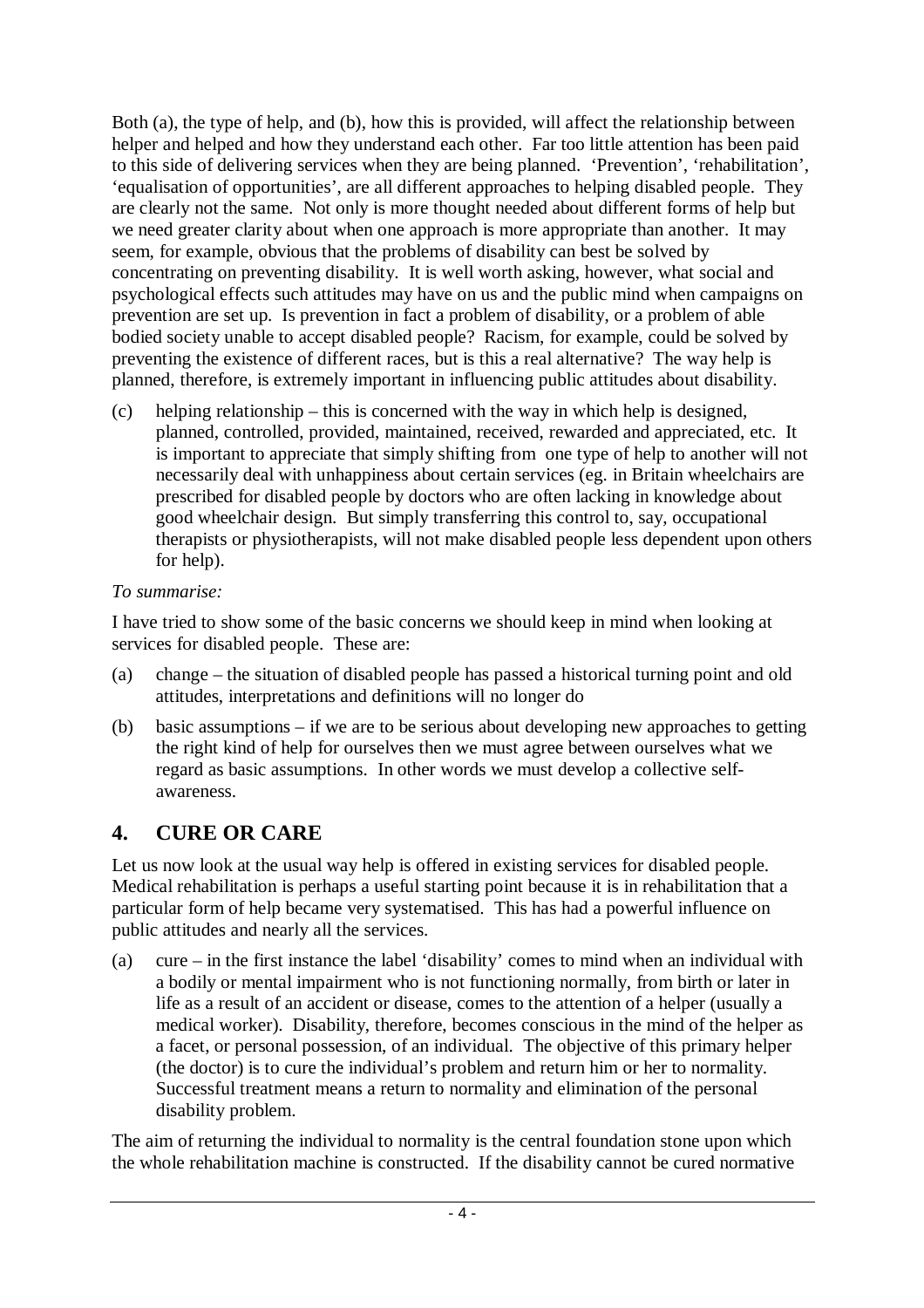assumptions are not abandoned. On the contrary, the aim of treatment now becomes 'to be as normal as possible'.

It is because of this, over-emphasis on normal behaviour, that all aspect of daily life get interpreted as having therapeutic value to disabled people. The result can be endless soul destroying hours of exercise trying to approximate able bodied standards by, for example, learning to 'walk'. In rehabilitation even leisure activities, such as 'sport', ceases to be a pleasure and is imposed as a therapy. Most disabled people, like most people generally, are not mad about sport. There is neither anything wonderful or specially meaningful in the sight of disabled people playing sport (fanatically chasing the air-filled skins of animals!). Rehabilitation philosophy emphasises physical normality and, with this, the attainment of skills that allow the individual to behave as close possible to able bodied behaviour (eg. only using a wheelchair as a last resort, rather than seeing it as mobility aid for disabled people, like a pair of shoes is a mobility aid for people with able bodies).

(b) care – the emphasis on being and behaving as normal as possible can condition helpers (voluntary or professional) to think very narrowly about disabled people and the lives we can lead. Given that a disabled person cannot be cured the degree of normality achieved assumes great significance in the minds of people who are helpers. The logic of rehabilitation is that the closer the person gets to being normal the more we are thought capable of living in normal society; the further away from normality the greater the degree of care considered necessary.

There are two ways in which this logic gets reinforced. Firstly, at the 'practical level'. Because work (employment) has been designed by people with able bodies for people with able bodies it is no surprise that those who are not of normal mind and body cannot manage and are forced to rely on personal care services (for example, it is easy to show that those with mobility impairments cannot use public transport, able bodied mobility aids, and that therefore we cannot do our own shopping and so have to rely on others to care for us). This real difficulty in coping with the world designed for people with able bodies can reinforce the view that if there is no complete cure then the degree of normality achieved during rehabilitation decides what degree of care will eventually be needed (hence the powerful incentive for people who are rehabilitation workers, with their medically orientated philosophy, to try and follow disabled people out of the hospital, and half-way schemes, into the community with their so-called community based rehabilitation). This logic also explains why people who are professionals keep on trying to measure us ('the degree of disability') they think this tells them something about the degree of care that is needed.

Secondly, at the 'psychological level'. Because rehabilitation places great emphasis on being as normal as possible it seems natural for disabled people to aim for as normal a social life as possible. However, as disabled people do not look or behave normally, and the real possibility of a normal social life in a world designed for people with able bodies is limited, it is assumed that the only way of sustaining life, after rehabilitation has done whatever it can, is by providing care. Because this definition of disability (as a functional abnormality) is so strong in the minds of people who are rehabilitation workers they often cannot think of other ways to interpret the problems that we, disabled people, face.

Once the emphasis in rehabilitation shifts from seeking a cure and making the person behave as normal as possible, to looking at how much care and professional assistance is needed, there is a powerful incentive for the person who is a practitioner to make working with disabled people easier by convincing us to think along the same lines. There is, therefore, great emphasis amongst rehabilitation workers to 'brainwash' patients into adjusting and compensating, etc., for their disabilities. Patients who have been successfully conditioned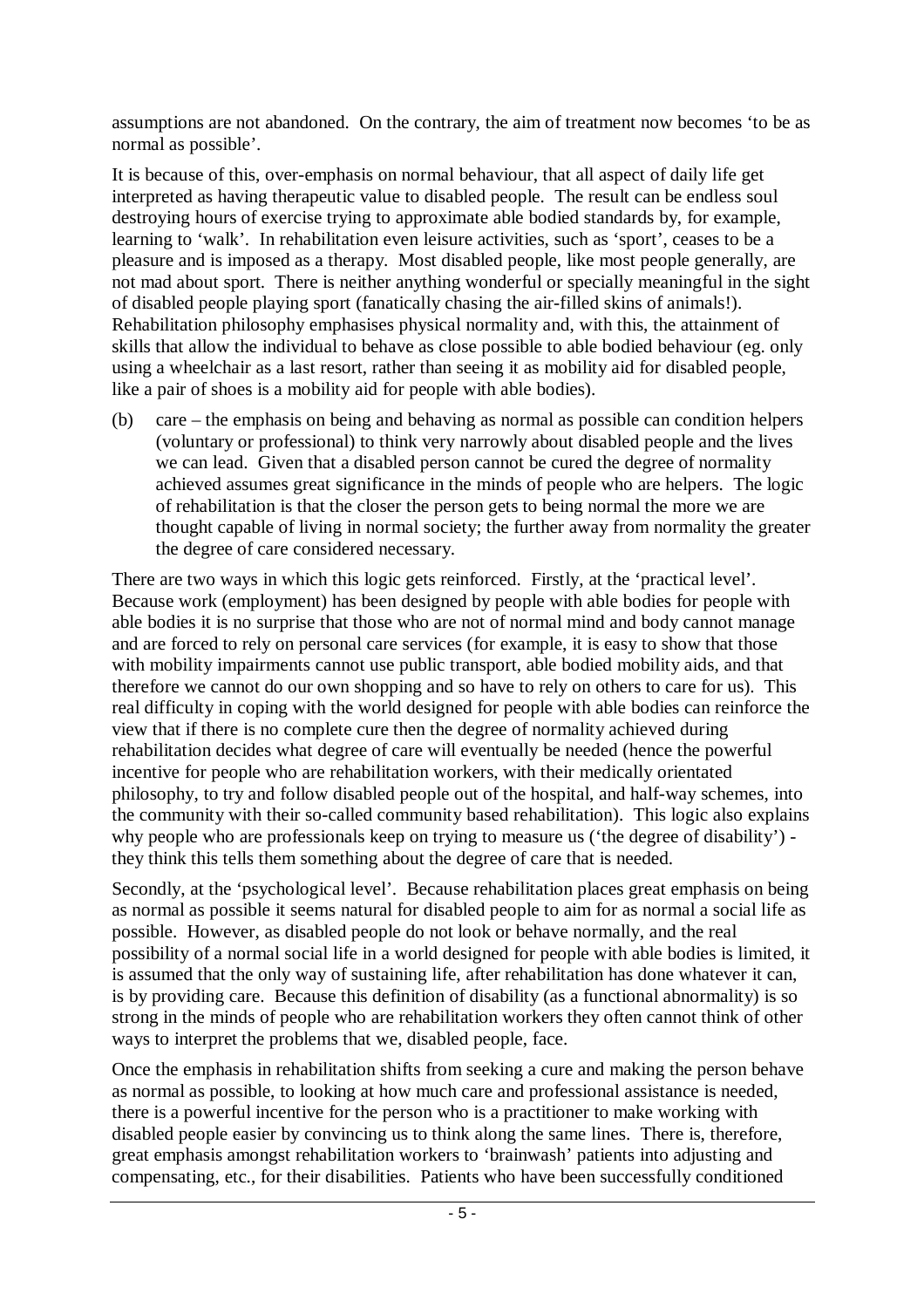into accepting the unacceptable (rehabilitation assumptions) will themselves be motivated to be as normal as possible because the only, most undesirable alternative in their selfawareness, is to be dependent upon others for care. Behind this state of mind is the hidden but ever present threat of being forced into the ultimate form of care, the residential institution. From the 'cure or care' point of view the ground is prepared for building institutions, such as Cheshire Homes. The 'cure or care' approach is a powerful force in the charitable side of human psychology.

I am arguing here, that the 'cure or care' approaches to disability are very closely connected and systematically developed in the philosophy of medical rehabilitation (or its vocational and community based rehabilitation derivatives). For example 'The Chronically Sick and Disabled Persons Act' 1970 (CSDP Act) was designed to help disabled people in the community. However, at its heart, it applies the medical definition of disability to life in the community. Its staring point is that when a complete cure is not possible then what is needed, for the individual to survive in the community, is personal care. The consequence of the Act was a massive growth in the number of jobs and independence of able bodied carers and an increase in the dependency of disabled people upon this form of help.

#### *Cure or care forms of help:*

The 'cure or care' mental picture of disability has a long history and, in this respect, it is the traditional way of viewing the needs of disabled people. I think the following characteristics can be identified in the 'cure or care' approach:

- (a) personal disabled people are regarded as needing constant personal help in overcoming the problems that they face (hence impairment, disability and handicap are usually defined in personal terms). We reject this view and maintain that the help needed is social; it is a collective need of all disabled people.
- (b) abnormality the problems are claimed to be the result of an individual's abnormality of body or mind (hence an emphasis on assessing individual functioning for access to services). Our answer is to say that the barriers we face are the result of trying to live in a world designed by people with able bodies for people with able bodies.
- (c) inability abnormality of body or mind is interpreted as preventing individuals from doing something that is normal for their peers (hence the emphasis on 'caring' services). Our interpretation comes from our own history. This clearly shows that disabled people have a natural hostility towards community 'care' but approve of community 'support'. The former is seen as something done for and to you, leaving you permanently dependent upon others. The latter is seen as something which opens up the possibility of an independent responsible life.
- (d) piecemeal planning for these personal care services only seems to follow after a crises (like the need to reduce the numbers of beggars on the streets). Each new approach follows logically upon the previous, attempting only to patch up gaps which have emerged as time has revealed previous inadequacies. Over a long period of time these spontaneous responses have led to the development of elaborate services which, however, do not get to the heart of the matter. Our answer has been a growing selfawareness. We are developing our understanding about the nature of disability and demonstrating that we can become 'experts' in working out strategic ways of resolving outstanding problems and finding the route to emancipation.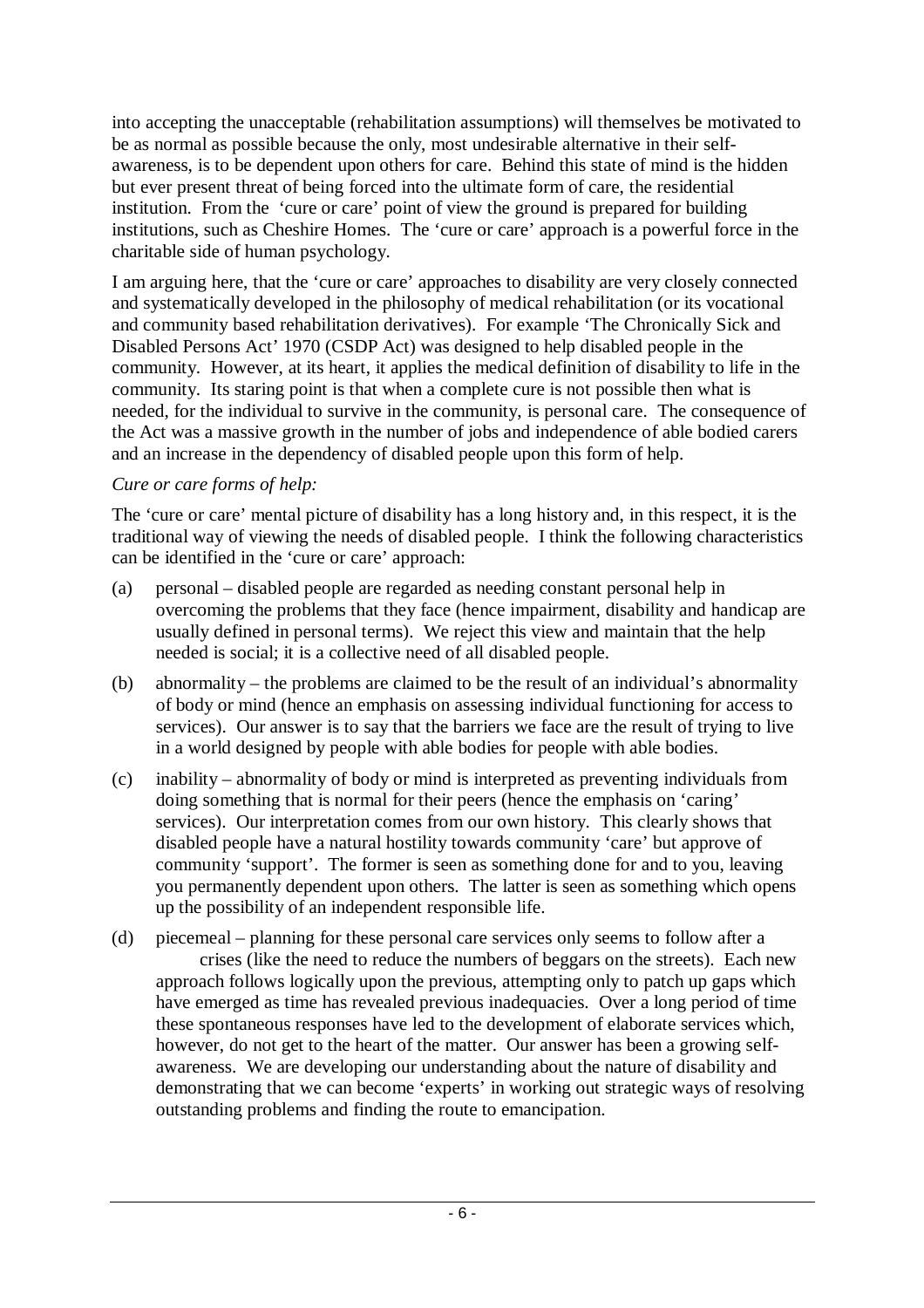## **5. MOVING ON FROM CURE OR CARE**

In making a criticism of the rehabilitation 'cure or care' approach I am not suggesting that nothing was achieved. When I became disabled tetraplegics were not living more than a few years. Now, as a direct result of this form of help I am still around, criticising the medical profession, over thirty years later! The problem, however, does not lie in these successes but that people think that these approaches can be applied in areas where they are not appropriate.

What I am suggesting here is that the implications, in the rehabilitation type of approach to help, have never been properly analysed and understood. I believe that in the late 1960s the development of new technologies and industrial materials made it possible for even the most severely physically impaired person to live independently in the community. It seems that this, in turn, brought problems inherent in the rehabilitation philosophy of disability to maturity so that the positive side of the 'cure or care' approach to help became increasingly offset by its negative aspects.

The appearance of increasingly severe disabled people living in the community was a significant change in the history of disability and will, I believe, prove to be a turning point in ending the rehabilitation 'cure or care' approach. For a start when disabled people try to get about in the able bodied designed world they are forced to see and define the problems that they face more in terms of the social and physical environment than in the abnormalities of their own minds and bodies. In looking at these problems disabled people in the community will be doing no less than their able bodied peers in a similar situation. They will seek ways of modifying the environment and behaviour of others so that the barriers to their independence are removed. When able bodied people, for example needed to travel ever more swiftly from one place on earth to another they did not think that the problem lay with their defective bodies (in comparison to birds) but they invented increasingly effective aids to help them reach higher and higher into the sky. These able bodied aids not only transformed the physical and social environment, making it subservient to able bodied manipulation, but prove that there is no limit to the possibilities of human independence. The only choice does not have to be somewhere between finding an effective cure or providing appropriate care.

Disabled people living in the community experience 'disability' differently to that experienced by rehabilitation workers in institutional settings. For us the fundamental challenge is to find ways of changing the physical and social environment so that we are no longer prevented from realising our human potential, rather than thinking of what care is needed in the able bodied world when a cure has failed to materialise. The key principle, then, as we try to move away from the mental straight-jacket of traditional concepts of disability, is to see ourselves as disabled people actively facing up to life in a world with social and physical barriers. This growing awareness amongst ourselves has already resulted in setting up our own organisations, and even our own services, all over the country, all over the world. We need now to speed up this shift in thinking from an individualistic, 'cure or care' approach to a social interpretation of disability.

### **6. A WORLD FIT FOR DISABLED PEOPLE**

An approach which is founded upon an awareness of ourselves as social beings will encourage the development of systematic and informed planning on how to dismantle the barriers that limit the degree of integration into social life that is possible for us. This is no easy task for it means setting out to make the world fit for disabled people. It means abandoning the far easier and more flattering approach in which professionals with able bodies and other helpers with able bodies invariable try to mould disabled people into images of themselves.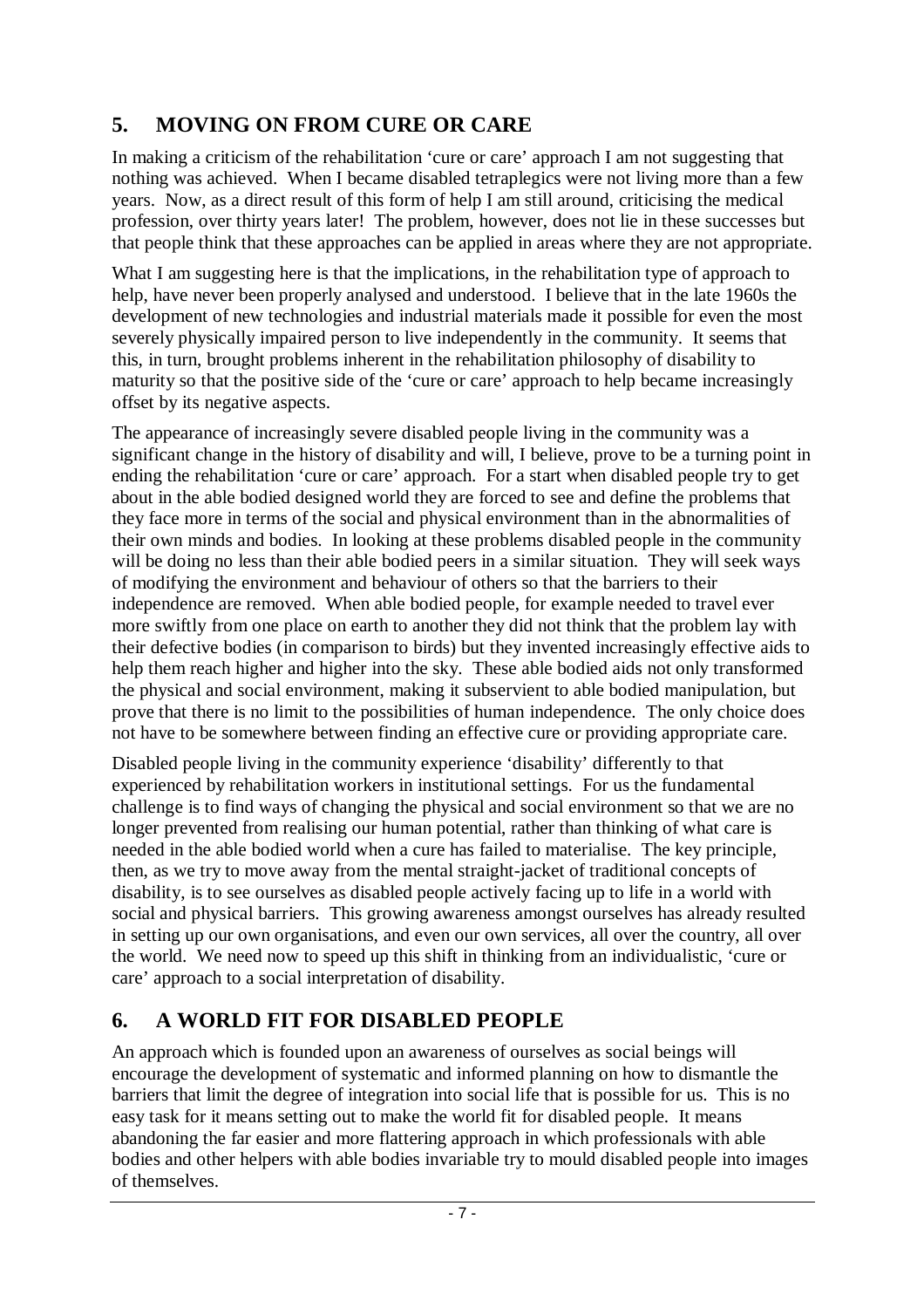Given the long history of disability our developing self-awareness still needs to be cultivated with care and understanding. No doubt both greater study and the development of a disability culture will be needed before our impact on society will become irresistible.

*To summarise:* 

(a) rehabilitation as a time limited activity (see diagramme below) – I have suggested that in the rehabilitation service disabled people are expected to progress from hospital back into the community and that the overpowering tendency of the rehabilitation professional is to try and follow them. Despite the justifications of medical and paramedical workers that they are pursuing a more holistic approach by developing rehabilitation services in the community I have tried to show that in fact they are moving the boundaries of the 'cure or care' approach into wholly inappropriate areas of disabled people's lives. The first principle, then, as advocated by the 'Disabled Peoples International', must be to make rehabilitation a 'time limited' approach (the hospital period and part way into the half way schemes in the diagramme below). This, drawing boundaries around the limits of rehabilitation, is a vital stage in defining disability in non-medical and paramedical ways.



# THE REHABILITATION PROCESS

(b) collaborative approaches  $- I$  have tried to show that new approaches to disability can arise when disabled people are directly involved in defining and planning and draw upon our own experiences (which are different to the traditional disability helpers). The best way forward, therefore, is for professionals to accept the principle of working 'collaboratively' with disabled people. This will not only change the power relationship in a psychologically more constructive direction but encourage a new